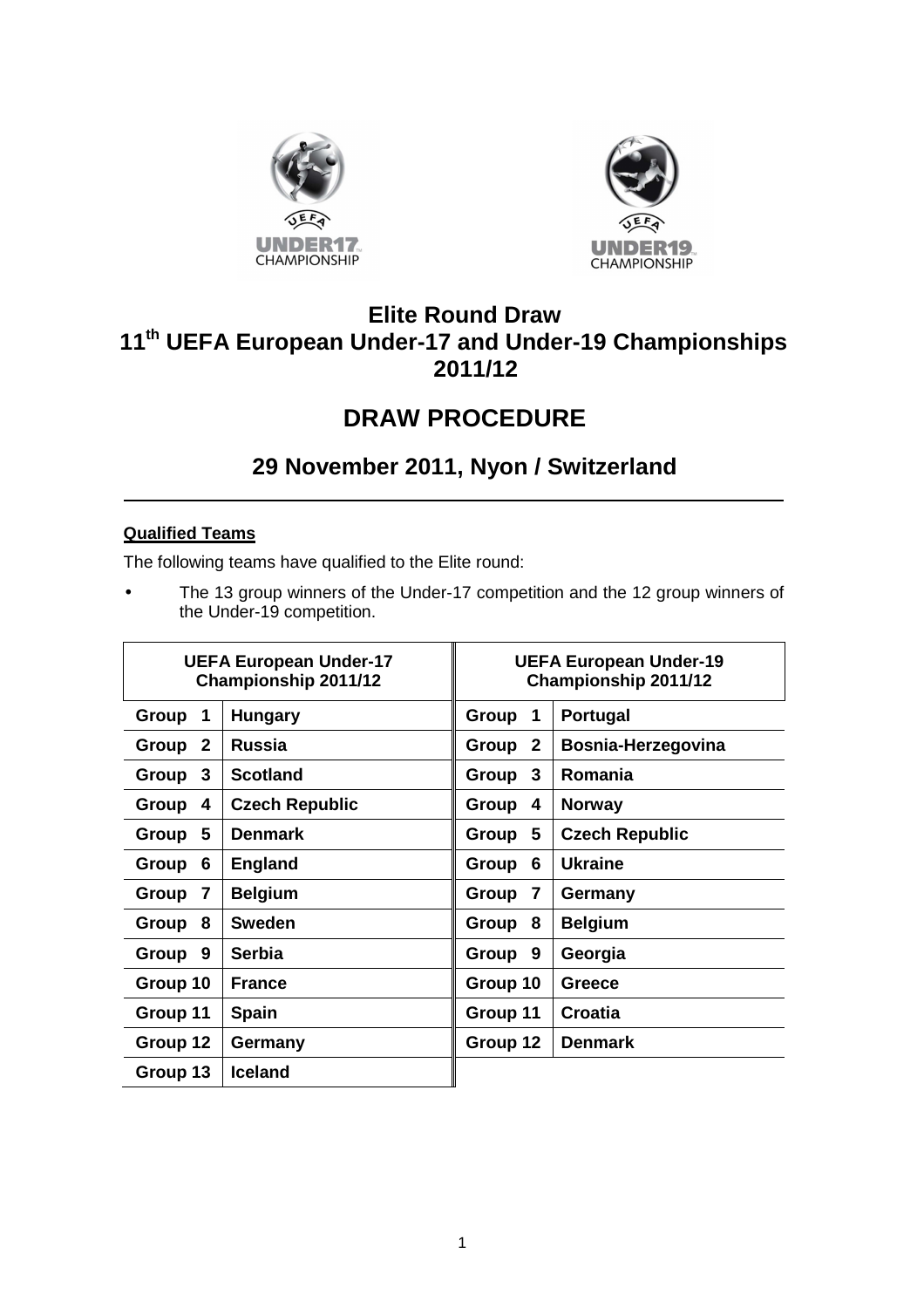• The 13 group runners-up of the Under-17 competition and the 12 group runners-up of the Under-19 competition.

| <b>UEFA European Under-17</b><br><b>Championship 2011/12</b> |                            | <b>UEFA European Under-19</b><br>Championship 2011/12 |                            |
|--------------------------------------------------------------|----------------------------|-------------------------------------------------------|----------------------------|
| Group<br>1                                                   | <b>Belarus</b>             | Group<br>1                                            | <b>Hungary</b>             |
| $\mathbf{2}$<br>Group                                        | <b>Portugal</b>            | Group<br>$\mathbf{2}$                                 | <b>Republic of Ireland</b> |
| $\mathbf{3}$<br>Group                                        | <b>Turkey</b>              | Group<br>3                                            | <b>Italy</b>               |
| Group<br>4                                                   | <b>Republic of Ireland</b> | Group<br>4                                            | <b>Cyprus</b>              |
| 5<br>Group                                                   | <b>Italy</b>               | 5<br>Group                                            | <b>Serbia</b>              |
| Group<br>6                                                   | <b>Netherlands</b>         | 6<br>Group                                            | <b>Switzerland</b>         |
| $\overline{\mathbf{r}}$<br>Group                             | Ukraine                    | $\overline{\mathbf{r}}$<br>Group                      | <b>Montenegro</b>          |
| Group<br>8                                                   | Georgia                    | 8<br>Group                                            | <b>Slovenia</b>            |
| 9<br>Group                                                   | Lithuania                  | 9<br>Group                                            | <b>Turkey</b>              |
| Group 10                                                     | Luxembourg                 | Group 10                                              | <b>Armenia</b>             |
| Group 11                                                     | <b>Poland</b>              | Group 11                                              | <b>Netherlands</b>         |
| Group 12                                                     | <b>Albania</b>             | Group 12                                              | <b>Austria</b>             |
| Group 13                                                     | <b>Switzerland</b>         |                                                       |                            |

• The two best third-ranked teams of the Under-17 competition and the best thirdranked team of the Under-19 competition.

| <b>UEFA European Under-17</b><br>Championship 2011/12 | <b>UEFA European Under-19</b><br>Championship 2011/12 |
|-------------------------------------------------------|-------------------------------------------------------|
| Wales                                                 | <b>Israel</b>                                         |
| <b>Bulgaria</b>                                       |                                                       |

#### **Seeded teams for the Under-19 competition**

The teams of England, France, and Spain enter the 2011/12 competition as from the Elite round

#### **Coefficient Ranking List**

A coefficient ranking list has been established taking into account **ONLY** the results of the qualifying round i.e. win = 3 points, draw = 1 point, defeat = 0 points.

#### **Distribution of the teams**

The 28 teams have been split into four pots, as follows:

| <b>Pot A</b> $\cdot$ Teams ranked in positions 1 - 7     | 7 purple balls |
|----------------------------------------------------------|----------------|
| <b>Pot B</b> $\cdot$ Teams ranked in positions 8 – 14    | 7 blue balls   |
| <b>Pot C</b> $\cdot$ Teams ranked in positions 15 – 21   | 7 yellow balls |
| <b>Pot D</b> $\bullet$ Teams ranked in positions 22 – 28 | 7 red balls    |